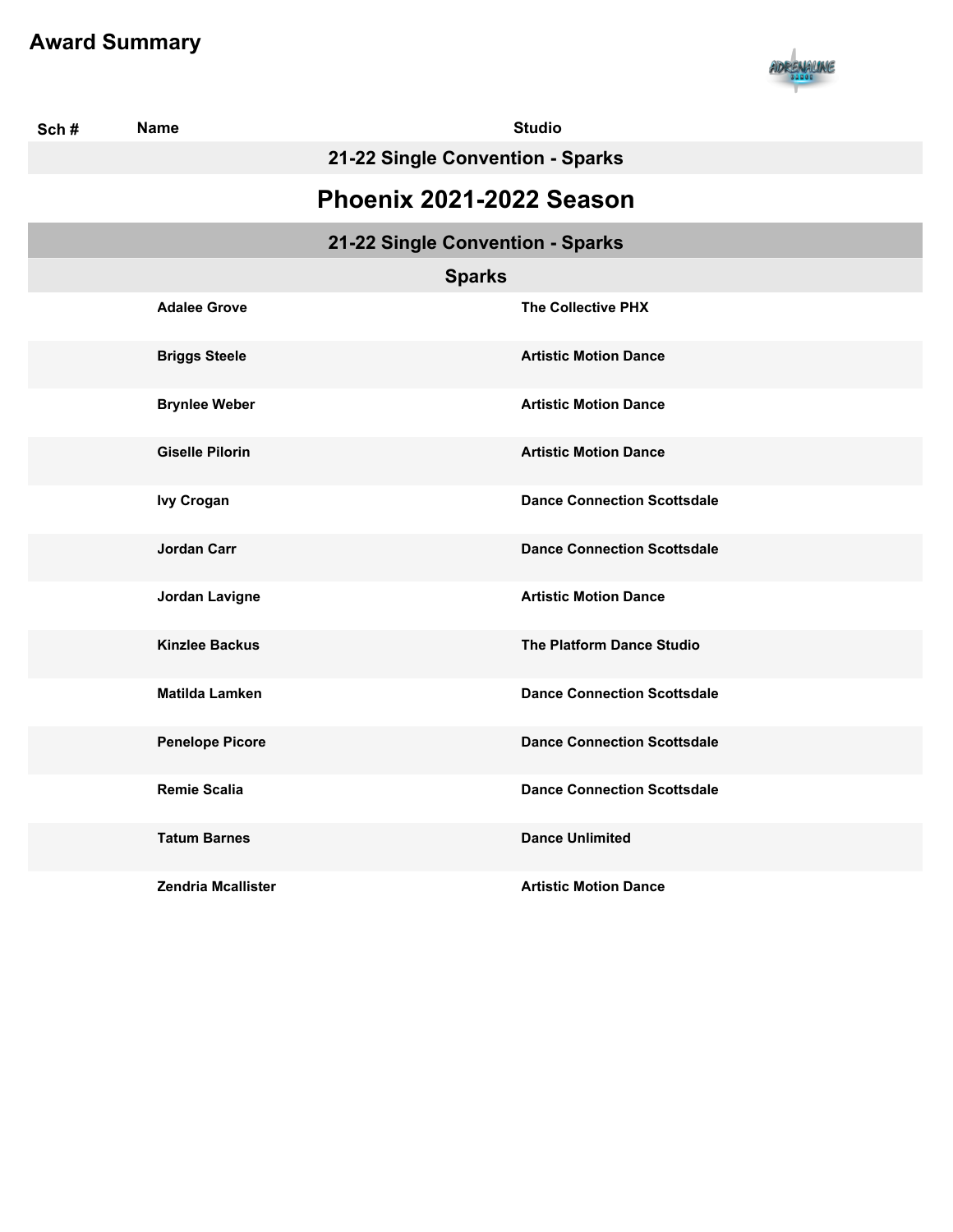

| Sch# | <b>Name</b>                |                                     | <b>Studio</b>                      |
|------|----------------------------|-------------------------------------|------------------------------------|
|      |                            | 21-22 Single Convention Scholarship |                                    |
|      |                            | Phoenix 2021-2022 Season            |                                    |
|      |                            | 21-22 Single Convention Scholarship |                                    |
| 316  | Alina Lopèz                |                                     | Dan's Movement                     |
| 66   | <b>Alston Smith</b>        |                                     | <b>Dance Connection Scottsdale</b> |
| 20   | Aria Woon                  |                                     | <b>Dance Connection Scottsdale</b> |
| 24   | <b>Arielle Michalak</b>    |                                     | <b>The Platform Dance Studio</b>   |
| 110  | <b>Cameron Romero</b>      |                                     | <b>Michaela's Dance Magic</b>      |
| 225  | <b>Chloe Macdowell</b>     |                                     | <b>Dance Unlimited</b>             |
| 239  | <b>Hudson Kean</b>         |                                     | <b>Dance Connection Scottsdale</b> |
| 21   | Kaya Deka                  |                                     | <b>Dance Connection Scottsdale</b> |
| 181  | <b>Kyle Young</b>          |                                     | The Platform Dance Studio          |
| 242  | Lauren Izydorczyk          |                                     | <b>Artistic Motion Dance</b>       |
| 100  | <b>Madalyn Martin</b>      |                                     | <b>Michaela's Dance Magic</b>      |
| 332  | <b>Mckenna Kelly</b>       |                                     | Tanya's Dance Co.                  |
| 49   | <b>Oliver Dewolf-Hibbs</b> |                                     | Tanya's Dance Co.                  |
| 30   | <b>Presley Bell</b>        |                                     | The Platform Dance Studio          |
| 272  | <b>Rylee Roper</b>         |                                     | <b>Artistic Motion Dance</b>       |
| 44   | <b>Tatum Rahn</b>          |                                     | The Platform Dance Studio          |
| 296  | <b>Tayla Bonfiglio</b>     |                                     | <b>JDI Dance Company</b>           |
| 276  | <b>Tessie Deguzman</b>     |                                     | <b>Dance Connection Scottsdale</b> |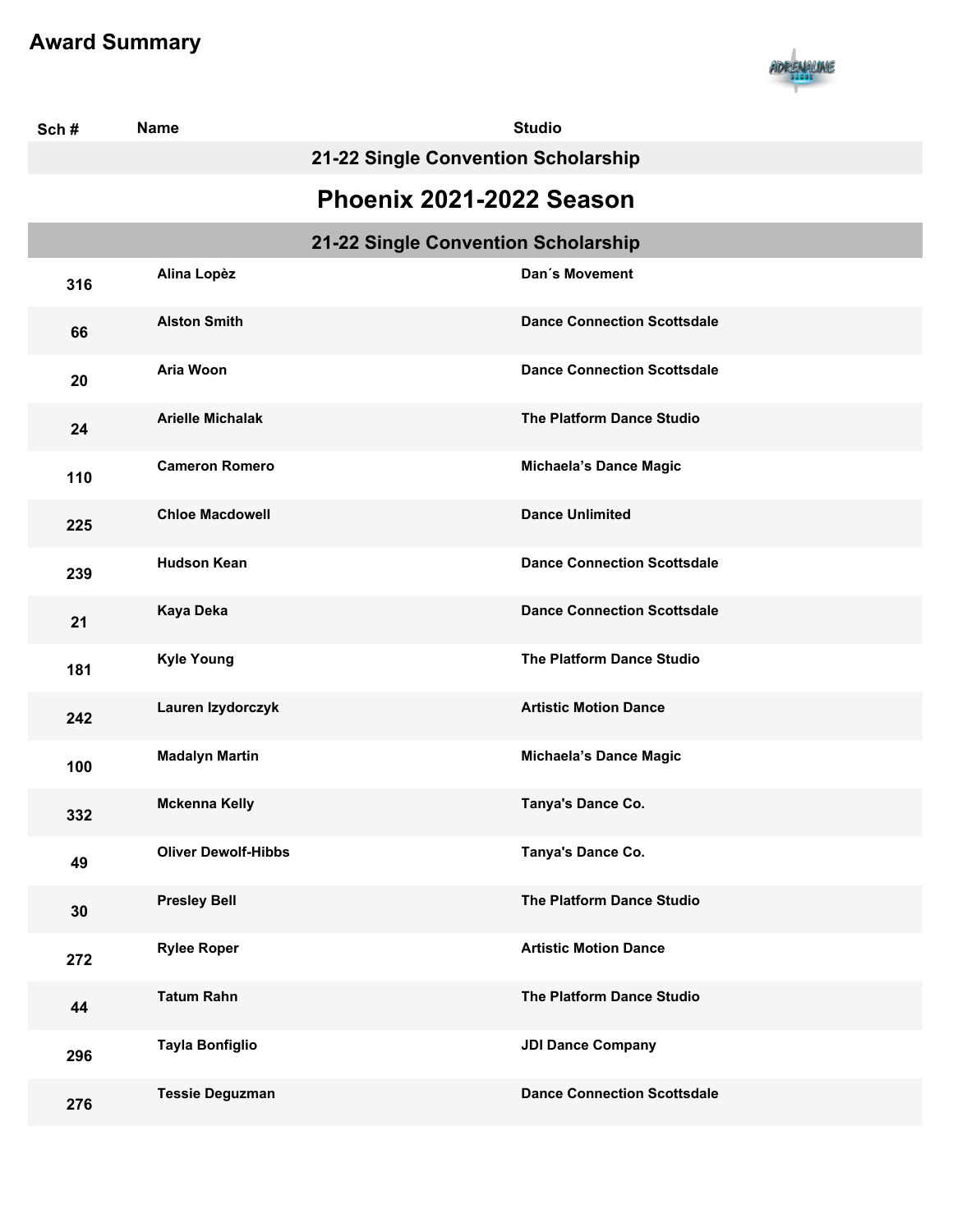

| Sch# | <b>Name</b>              |                                     | <b>Studio</b>                      |  |
|------|--------------------------|-------------------------------------|------------------------------------|--|
|      |                          | 21-22 Single Convention Scholarship |                                    |  |
|      | Phoenix 2021-2022 Season |                                     |                                    |  |
|      |                          | 21-22 Single Convention Scholarship |                                    |  |
| 644  | <b>Addison Han</b>       |                                     | <b>Michaela's Dance Magic</b>      |  |
| 587  | <b>Alexis Miller</b>     |                                     | <b>Artistic Motion Dance</b>       |  |
| 718  | <b>Alyssa Reesing</b>    |                                     | The Platform Dance Studio          |  |
| 579  | <b>Angelina Meyer</b>    |                                     | <b>Michaela's Dance Magic</b>      |  |
| 417  | <b>Austin Curnutt</b>    |                                     | <b>Dance Unlimited</b>             |  |
| 733  | <b>Bella Boudreau</b>    |                                     | <b>Dance Unlimited</b>             |  |
| 620  | Benjamin Bandy           |                                     | <b>Sandra's School of Dance</b>    |  |
| 717  | <b>Breanna Pryor</b>     |                                     | The Platform Dance Studio          |  |
| 532  | <b>Brooke Mandelbaum</b> |                                     | <b>Conservatory of Dance</b>       |  |
| 606  | <b>Brynlee Baker</b>     |                                     | The Platform Dance Studio          |  |
| 584  | <b>Cadence Jones</b>     |                                     | <b>Conservatory of Dance</b>       |  |
| 600  | <b>Calista Andaya</b>    |                                     | <b>The Platform Dance Studio</b>   |  |
| 706  | <b>Chloe Howell</b>      |                                     | <b>Dance Unlimited</b>             |  |
| 610  | <b>Clayton Mason</b>     |                                     | <b>Artistic Motion Dance</b>       |  |
| 531  | <b>Elsye Robinson</b>    |                                     | Tanya's Dance Co.                  |  |
| 634  | <b>Farah Fehmi</b>       |                                     | <b>Dance Connection Scottsdale</b> |  |
| 731  | <b>Finley Altman</b>     |                                     | <b>Sandra's School of Dance</b>    |  |
| 722  | Gabriella Russo          |                                     | <b>Royal Dance Works</b>           |  |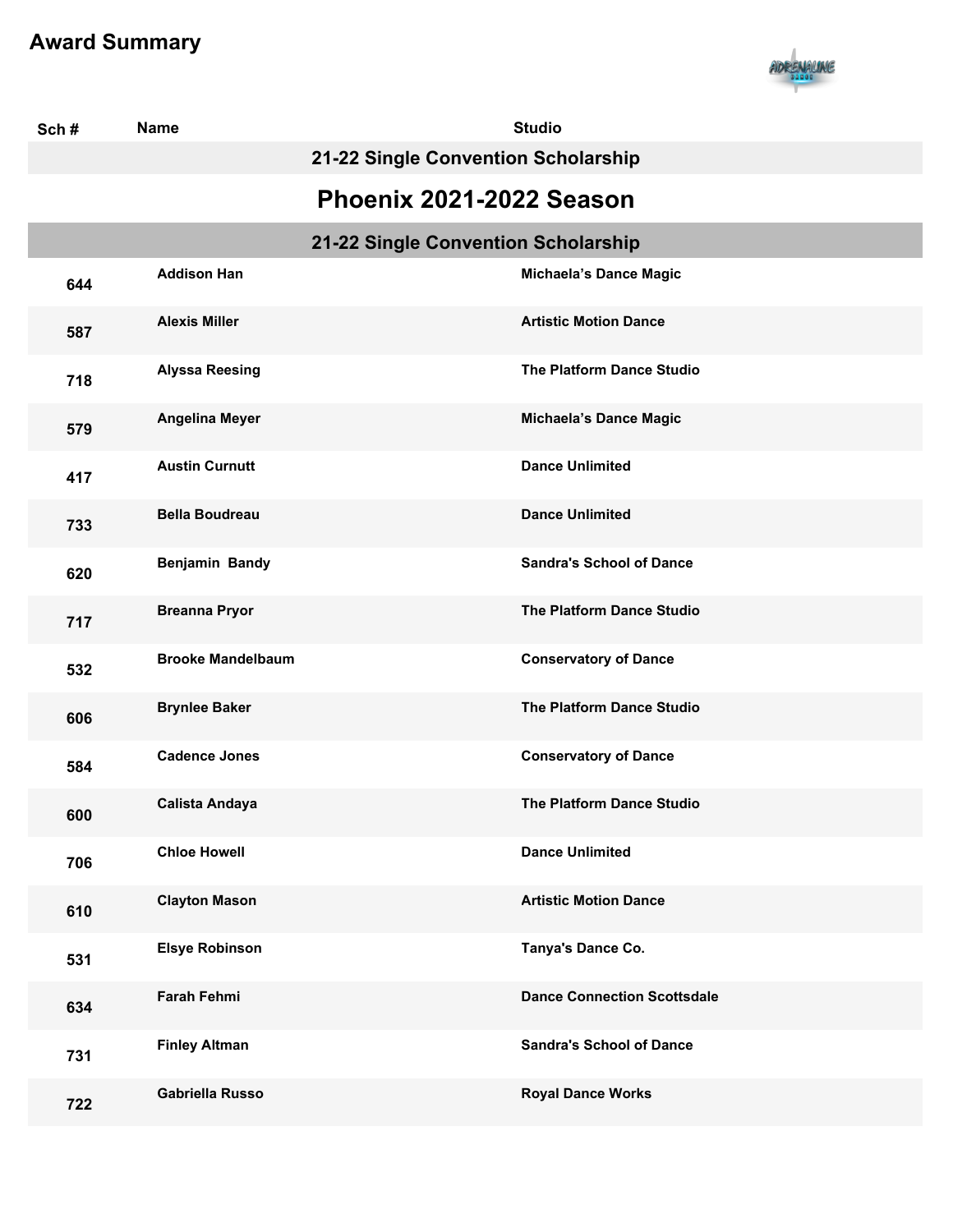

| Sch# | <b>Name</b>              | <b>Studio</b>                      |
|------|--------------------------|------------------------------------|
| 480  | <b>Hannah Walker</b>     | <b>Michaela's Dance Magic</b>      |
| 500  | <b>Hayden Russell</b>    | <b>Conservatory of Dance</b>       |
| 738  | <b>Isabella Martinez</b> | <b>Michaela's Dance Magic</b>      |
| 622  | <b>Jaxon Sosa-Jeanty</b> | <b>Sandra's School of Dance</b>    |
| 457  | <b>Jessica Sherman</b>   | <b>Dance Connection Scottsdale</b> |
| 522  | <b>Jillian Kowalczyk</b> | <b>Dance Unlimited</b>             |
| 645  | <b>Josie Simcoe</b>      | Tanya's Dance Co.                  |
| 565  | Julianna Aispuro         | <b>Dancers Domain</b>              |
| 621  | <b>Juliette Redendo</b>  | <b>Artistic Motion Dance</b>       |
| 574  | <b>Kailyn Figley</b>     | <b>Artistic Motion Dance</b>       |
| 476  | Kayla Dawson             | <b>Dance Connection Scottsdale</b> |
| 777  | <b>Kayla Smith</b>       | <b>The Platform Dance Studio</b>   |
| 806  | Keila Yamada             | <b>Artistic Motion Dance</b>       |
| 813  | <b>Kendall Moreau</b>    | <b>Artistic Motion Dance</b>       |
| 580  | <b>Kiara Valle</b>       | Dan's Movement                     |
| 507  | <b>Kierra Grant</b>      | <b>Dance Impressions</b>           |
| 485  | Lena Brown               | The Platform Dance Studio          |
| 649  | <b>Martine Moore</b>     | <b>The Platform Dance Studio</b>   |
| 526  | <b>Mia Elliot</b>        | Tanya's Dance Co.                  |
| 612  | <b>Monique Griego</b>    | <b>Sandra's School of Dance</b>    |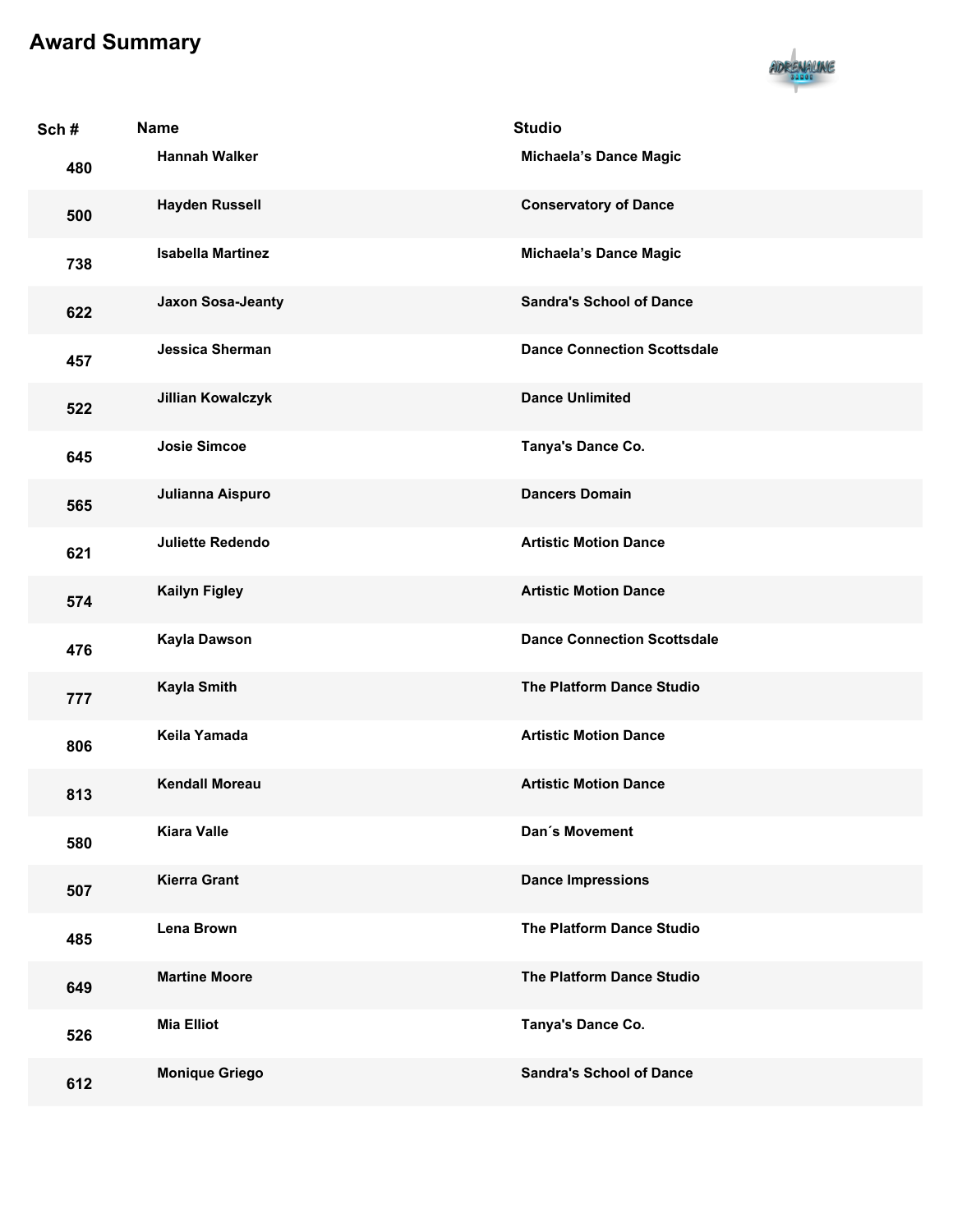

| Sch# | <b>Name</b>            | <b>Studio</b>                      |
|------|------------------------|------------------------------------|
| 585  | <b>Murphy Chambers</b> | <b>Dance Connection Scottsdale</b> |
| 487  | <b>Natalie Dumas</b>   | <b>Artistic Motion Dance</b>       |
| 783  | <b>Nora Wickless</b>   | <b>Kitty Lee Dance</b>             |
| 562  | <b>Quinn Becktold</b>  | <b>Conservatory of Dance</b>       |
| 543  | <b>Shelby Connell</b>  | <b>Dance Connection Scottsdale</b> |
| 439  | <b>Sophie Perez</b>    | <b>The Platform Dance Studio</b>   |
| 712  | <b>Taytum Elsberry</b> | Tanya's Dance Co.                  |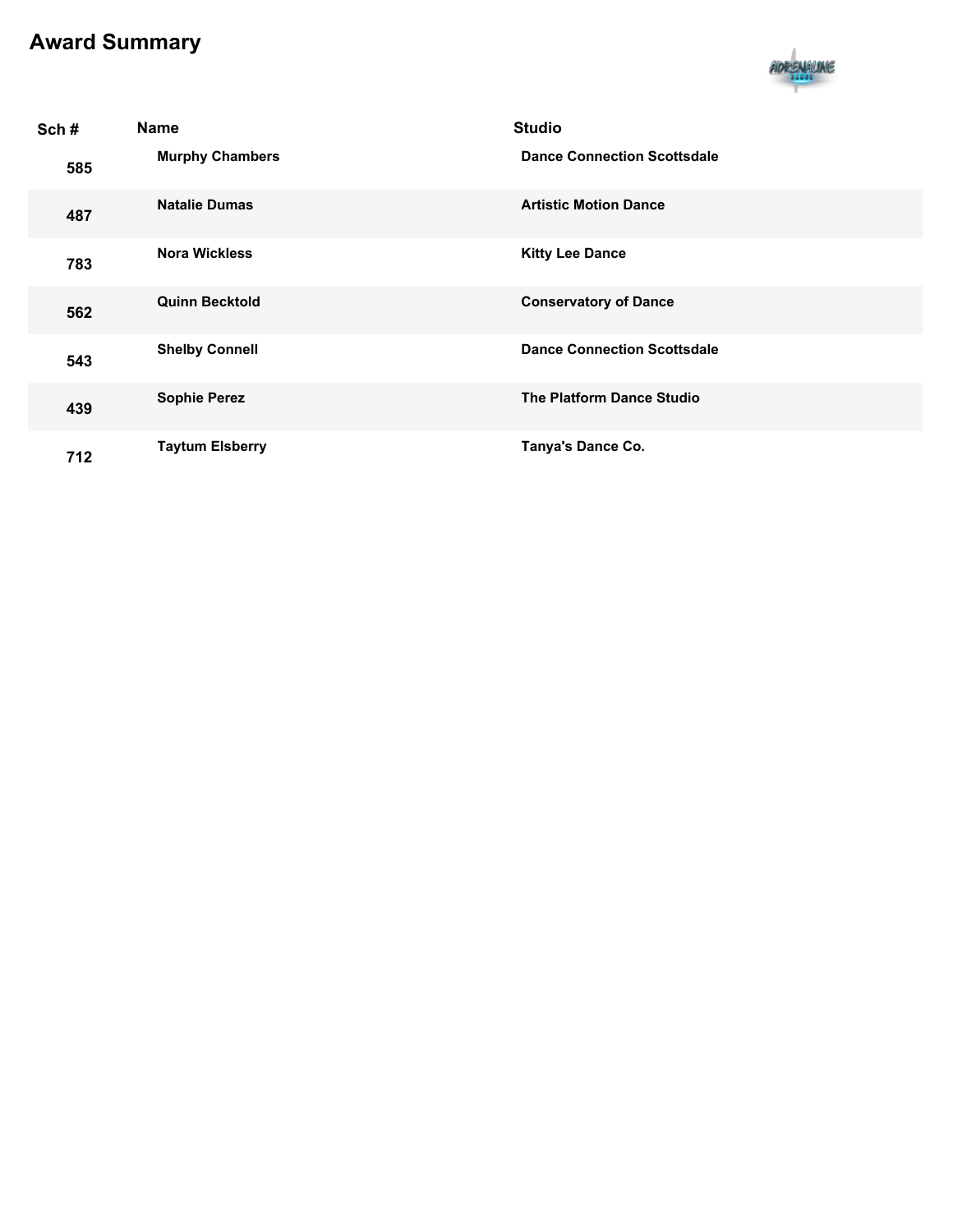

| Sch# | <b>Name</b>                  | <b>Studio</b>                      |
|------|------------------------------|------------------------------------|
|      | 21-22 Honored Dancer Nominee |                                    |
|      |                              | Phoenix 2021-2022 Season           |
|      |                              | 21-22 Honored Dancer Nominee       |
|      |                              | <b>Minis</b>                       |
| 74   | <b>Addilynn Sullivan</b>     | <b>Dance Unlimited</b>             |
| 128  | <b>Aliyah Middleton</b>      | <b>The Platform Dance Studio</b>   |
| 92   | <b>Anayah Hackett</b>        | <b>Artistic Motion Dance</b>       |
| 151  | <b>Annabelle Ward Lasher</b> | <b>Michaela's Dance Magic</b>      |
| 87   | <b>Arianna Marcuzzo</b>      | <b>Artistic Motion Dance</b>       |
| 134  | <b>Audrey Tenney</b>         | <b>The Platform Dance Studio</b>   |
| 176  | <b>Ava Browne</b>            | <b>The Platform Dance Studio</b>   |
| 118  | <b>Bella Dyer</b>            | <b>Dance Connection Scottsdale</b> |
| 104  | <b>Brynn Vierkoetter</b>     | <b>Dance Connection Scottsdale</b> |
| 91   | <b>Chloe Corona</b>          | <b>Dance Connection Scottsdale</b> |
| 157  | <b>Dove Winter</b>           | <b>The Platform Dance Studio</b>   |
| 130  | <b>Drew Vick</b>             | <b>Dance Connection Scottsdale</b> |
| 105  | <b>GG Mier</b>               | <b>Artistic Motion Dance</b>       |
| 117  | Gianna Mann                  | The Platform Dance Studio          |
| 70   | <b>Giuliana Sisco</b>        | <b>Dance Connection Scottsdale</b> |
| 127  | <b>Holland Markus</b>        | <b>Dance Unlimited</b>             |
| 154  | <b>Holly Vanus</b>           | <b>Dance Unlimited</b>             |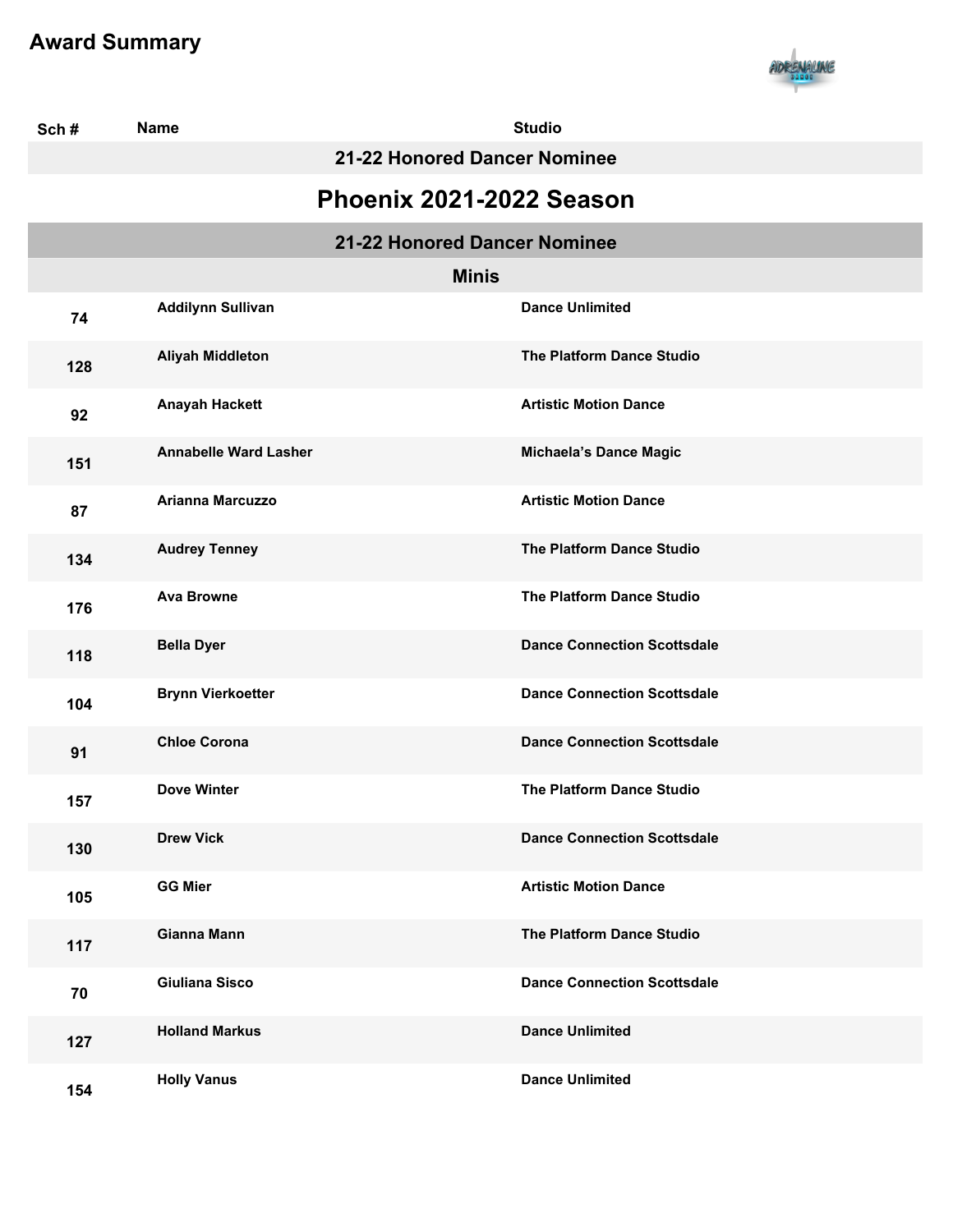

| Sch# | <b>Name</b>            | <b>Studio</b>                      |
|------|------------------------|------------------------------------|
| 132  | <b>Isabella Latter</b> | <b>Artistic Motion Dance</b>       |
| 119  | <b>Jordyn Castle</b>   | The Platform Dance Studio          |
| 147  | <b>Katie Townes</b>    | <b>Dance Connection Scottsdale</b> |
| 153  | <b>Kinley Okeefe</b>   | <b>Dance Connection Scottsdale</b> |
| 89   | <b>Kylie Holan</b>     | <b>Artistic Motion Dance</b>       |
| 53   | <b>Kylie Quiroga</b>   | The Platform Dance Studio          |
| 146  | <b>Laree Williams</b>  | <b>Sandra's School of Dance</b>    |
| 98   | Leila Koeneke          | <b>Artistic Motion Dance</b>       |
| 148  | <b>Leila Roberts</b>   | The Platform Dance Studio          |
| 48   | <b>Libby Johnson</b>   | <b>Dance Connection Scottsdale</b> |
| 138  | <b>Lily Messenger</b>  | The Platform Dance Studio          |
| 107  | <b>Lucy Wirick</b>     | <b>Dance Connection Scottsdale</b> |
| 169  | <b>Mariah Reuvers</b>  | <b>The Collective PHX</b>          |
| 10   | <b>Michelle Chan</b>   | <b>The Platform Dance Studio</b>   |
| 14   | Mikayla Isler          | The Platform Dance Studio          |
| 137  | <b>Milan Cooper</b>    | <b>Dance Connection Scottsdale</b> |
| 124  | <b>Olivia Jacobs</b>   | The Platform Dance Studio          |
| 63   | <b>Parker Vaughn</b>   | <b>Sandra's School of Dance</b>    |
| 90   | <b>Pippa Poulter</b>   | <b>Dance Unlimited</b>             |
| 101  | <b>Reese Randall</b>   | <b>Dance Connection Scottsdale</b> |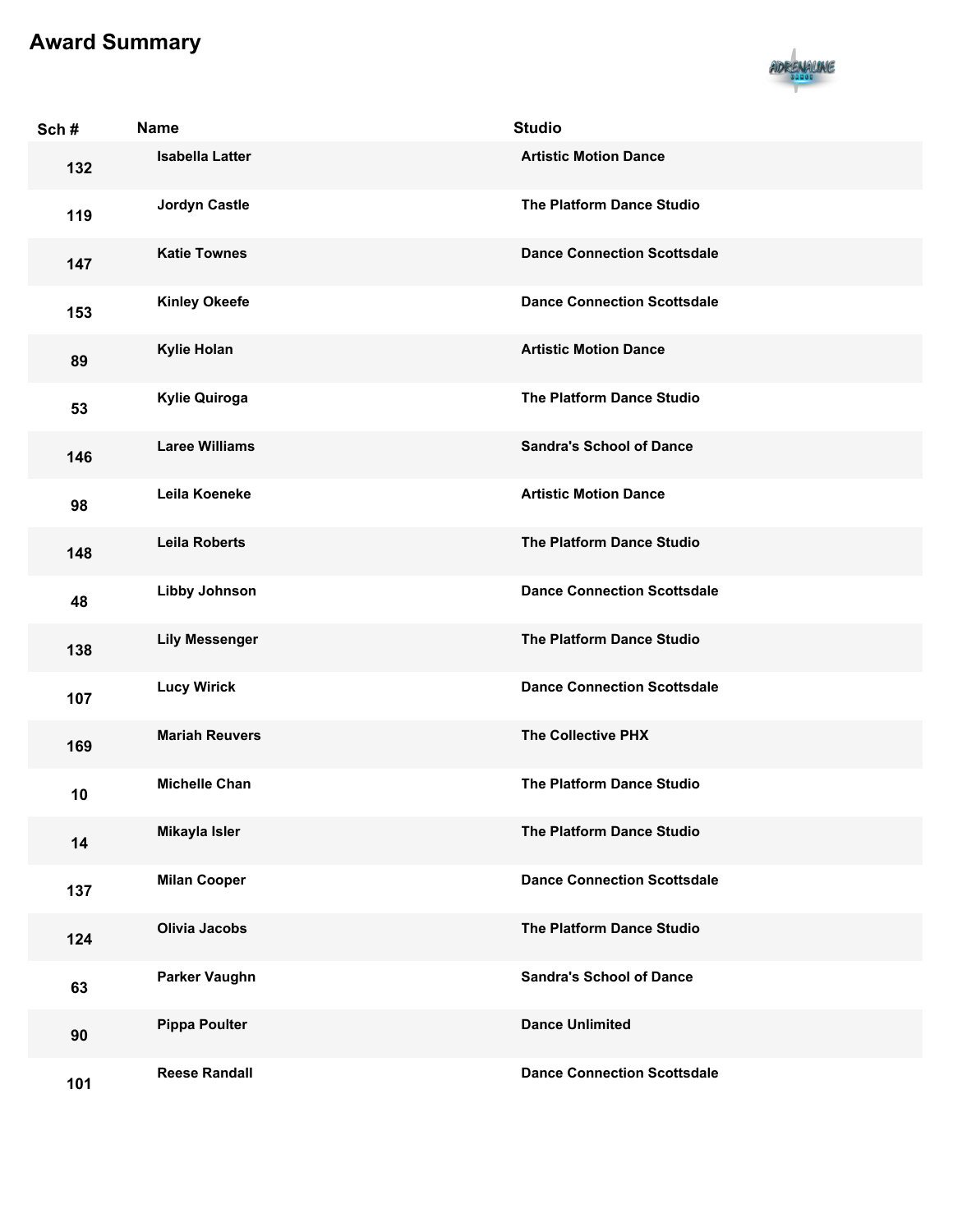

| Sch# | <b>Name</b>             | <b>Studio</b>                   |
|------|-------------------------|---------------------------------|
| 112  | <b>Shaynah Gallegos</b> | <b>Sandra's School of Dance</b> |
| 172  | <b>Teagan Vasquez</b>   | The Platform Dance Studio       |
| 125  | <b>Tegan King</b>       | <b>Dance Unlimited</b>          |
| 150  | <b>Zoeleigh Hutta</b>   | <b>Artistic Motion Dance</b>    |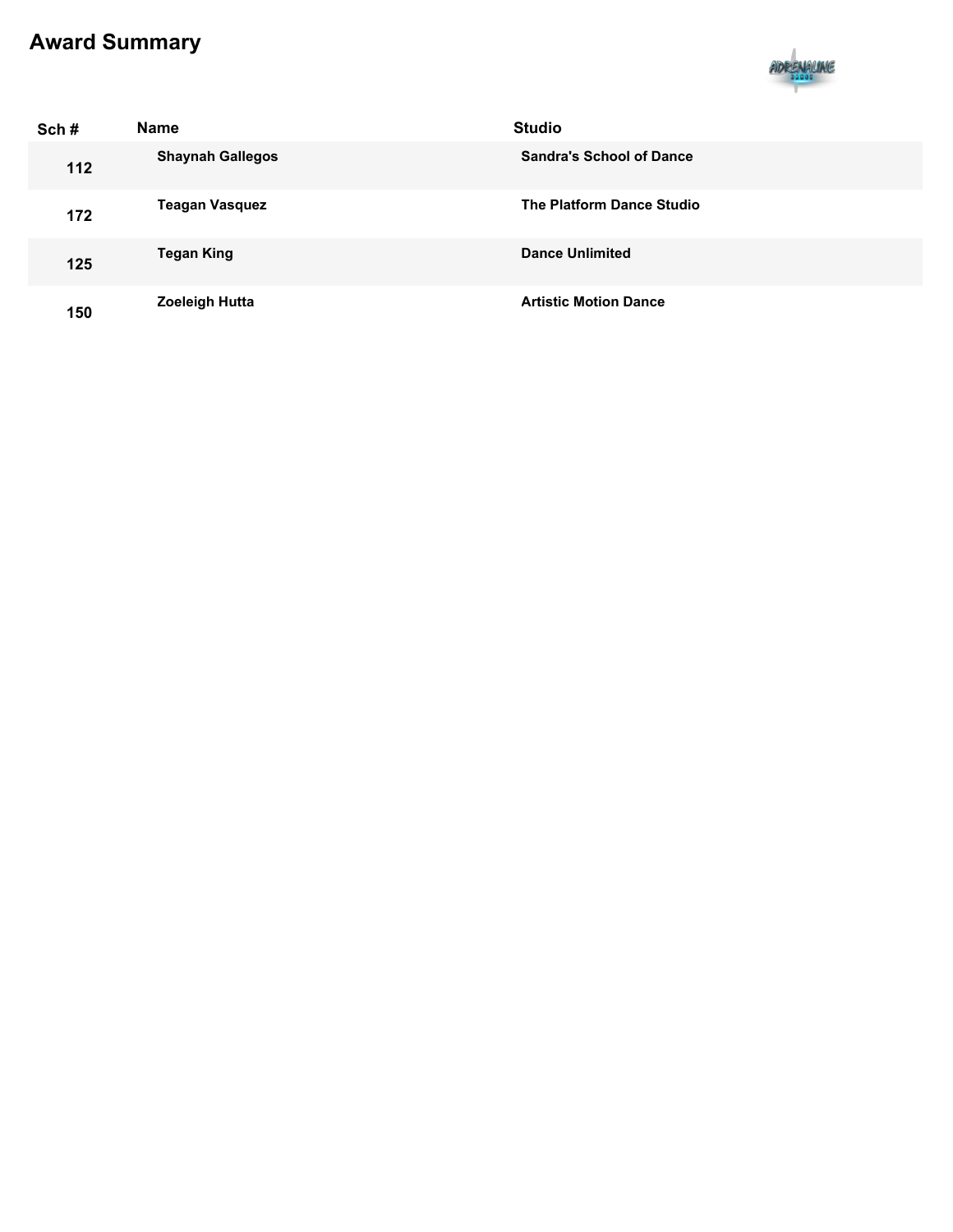

| Sch#                     | <b>Name</b>                | <b>Studio</b>                      |  |
|--------------------------|----------------------------|------------------------------------|--|
|                          |                            | 21-22 Honored Dancer Nominee       |  |
| phoenix 2021-2022 Season |                            |                                    |  |
|                          |                            | 21-22 Honored Dancer Nominee       |  |
|                          |                            | <b>Juniors</b>                     |  |
| 310                      | <b>Ada Newcombe</b>        | <b>Artistic Motion Dance</b>       |  |
| 318                      | <b>Alisa Cheng</b>         | The Drop Dance Studio              |  |
| 218                      | <b>Allison Haustveit</b>   | <b>Dance Unlimited</b>             |  |
| 288                      | <b>Alyvia Chen</b>         | <b>Dance Connection Scottsdale</b> |  |
| 291                      | <b>Amari Offord</b>        | <b>The Platform Dance Studio</b>   |  |
| 307                      | <b>Amariah Gooden</b>      | <b>The Collective PHX</b>          |  |
| 213                      | <b>Anneliese Van Auker</b> | <b>Dance Unlimited</b>             |  |
| 345                      | <b>Aubrey Barako</b>       | <b>Conservatory of Dance</b>       |  |
| 324                      | <b>Ava Swinehart</b>       | <b>Artistic Motion Dance</b>       |  |
| 330                      | <b>Birklie Smith</b>       | <b>Dance Unlimited</b>             |  |
| 222                      | <b>Blakelynn Jones</b>     | <b>The Platform Dance Studio</b>   |  |
| 252                      | <b>Brennan Tucker</b>      | <b>The Platform Dance Studio</b>   |  |
| 279                      | <b>Brielle Fuller</b>      | The Platform Dance Studio          |  |
| 219                      | <b>Brody Voigts</b>        | <b>Michaela's Dance Magic</b>      |  |
| 327                      | <b>Charlie Simon</b>       | <b>Dance Connection Scottsdale</b> |  |
| 268                      | <b>Claire Wirick</b>       | <b>Dance Connection Scottsdale</b> |  |
| 206                      | <b>Elle Slepak</b>         | <b>Dance Connection Scottsdale</b> |  |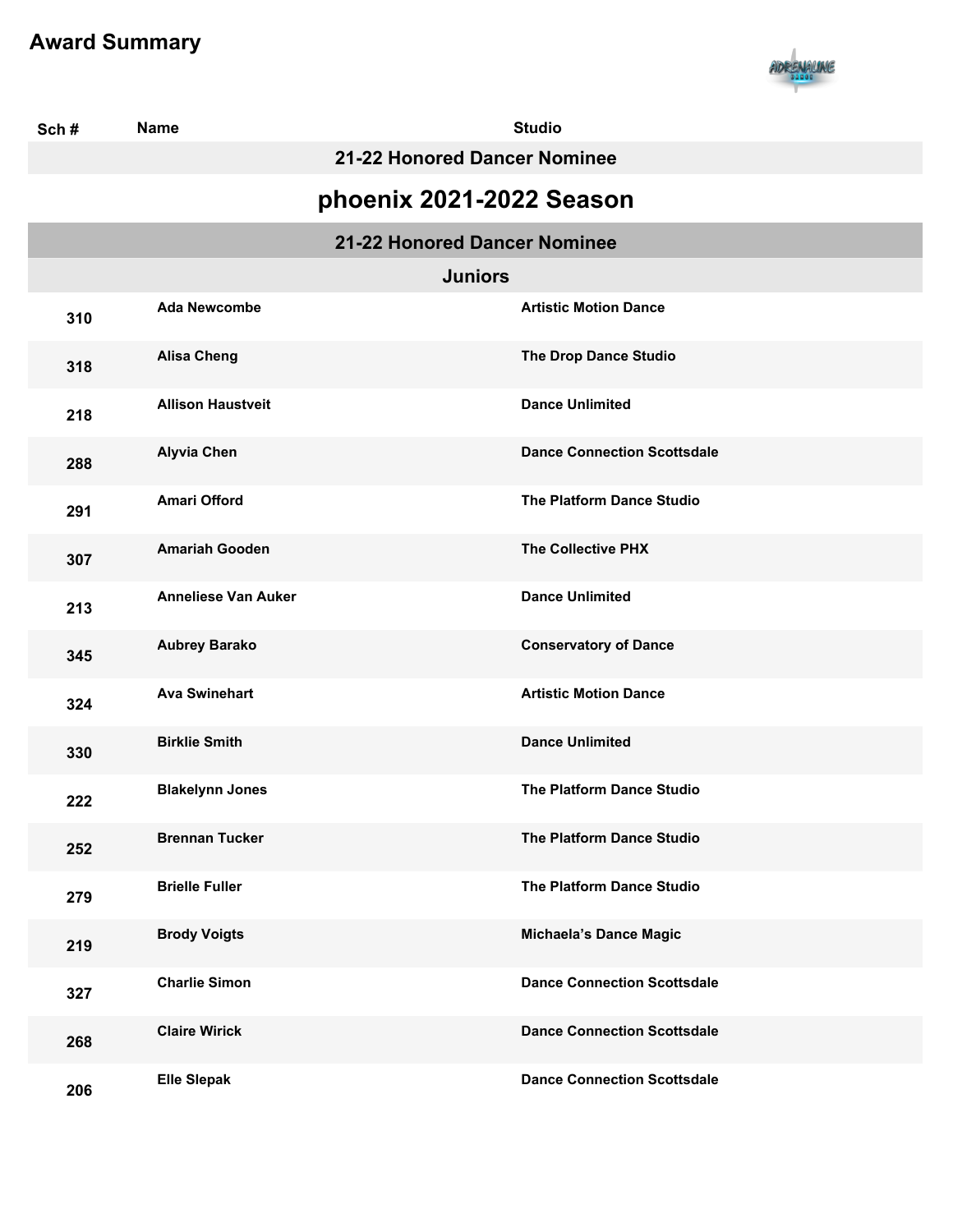

| Sch# | <b>Name</b>             | <b>Studio</b>                      |
|------|-------------------------|------------------------------------|
| 263  | <b>Gabriella Owens</b>  | The Platform Dance Studio          |
| 319  | Jayda Bouey             | <b>Dance Connection Scottsdale</b> |
| 238  | <b>Kendyl Lewis</b>     | <b>The Platform Dance Studio</b>   |
| 301  | <b>Lauren Pulli</b>     | <b>Dance Connection Scottsdale</b> |
| 285  | <b>Lilly Kesler</b>     | <b>Dance Impressions</b>           |
| 211  | <b>Lisa Nelson</b>      | The Platform Dance Studio          |
| 205  | <b>Mallory Pettit</b>   | The Platform Dance Studio          |
| 275  | <b>Megan Swoboda</b>    | <b>Kitty Lee Dance</b>             |
| 334  | <b>Mia Browne</b>       | The Platform Dance Studio          |
| 247  | <b>Molly Reiser</b>     | <b>Kitty Lee Dance</b>             |
| 203  | <b>Olyve Hill</b>       | <b>Dance Unlimited</b>             |
| 215  | Owen Sobieraj           | The Platform Dance Studio          |
| 212  | <b>Patrick Alonzo</b>   | <b>Sandra's School of Dance</b>    |
| 269  | Racquelle Arellano      | <b>Dance Connection Scottsdale</b> |
| 290  | <b>Saeda Mckoy</b>      | The Platform Dance Studio          |
| 257  | <b>Shanley Cook</b>     | <b>Dance Impressions</b>           |
| 237  | <b>Shayne Knapp</b>     | The Platform Dance Studio          |
| 214  | Sophia Schiano          | <b>Artistic Motion Dance</b>       |
| 224  | <b>Tabbitha Crocker</b> | The Platform Dance Studio          |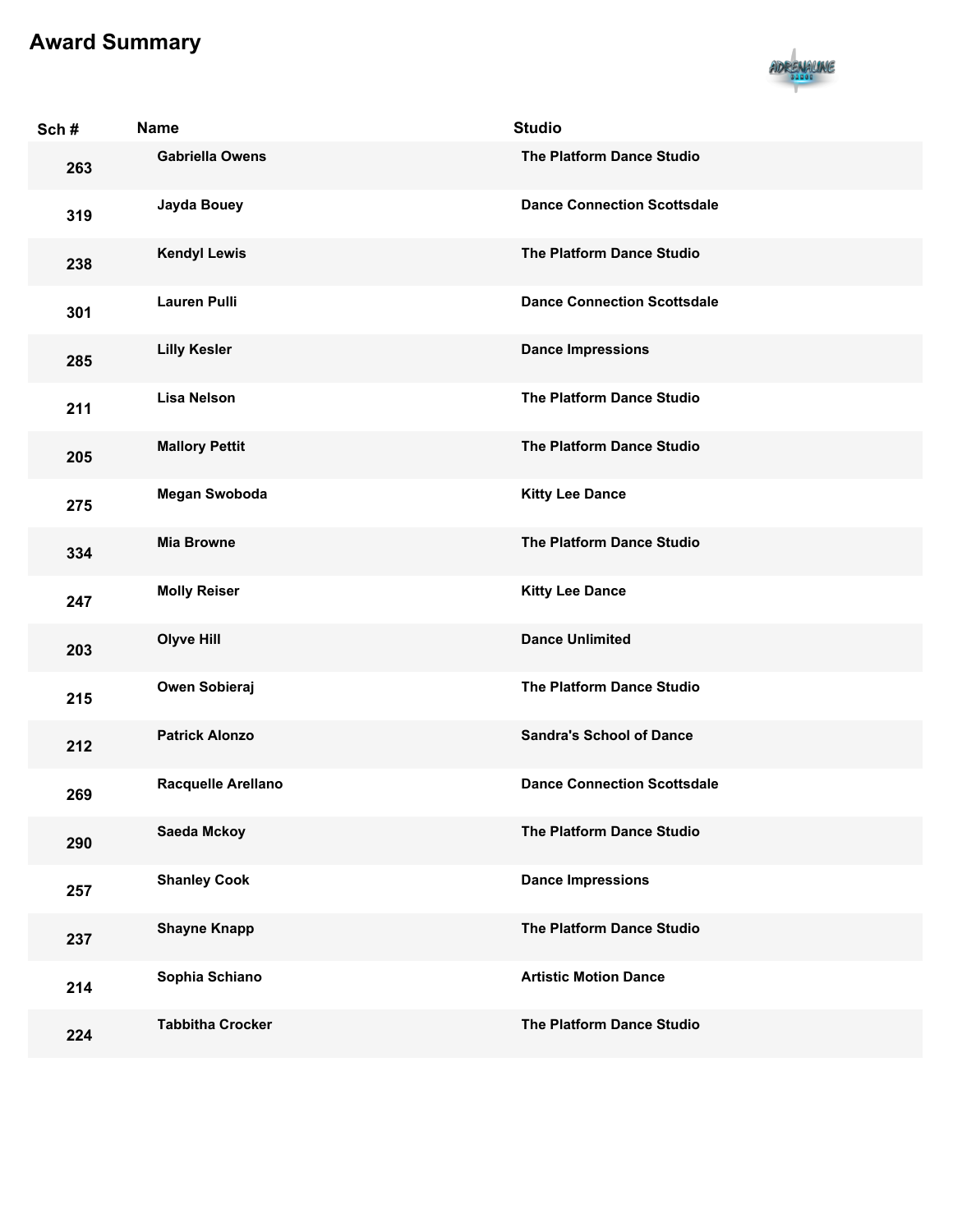

| Sch# | <b>Name</b>                  | <b>Studio</b>                      |  |
|------|------------------------------|------------------------------------|--|
|      |                              | 21-22 Honored Dancer Nominee       |  |
|      | Phoenix 2021-2022 Season     |                                    |  |
|      | 21-22 Honored Dancer Nominee |                                    |  |
|      | <b>Teens</b>                 |                                    |  |
| 516  | <b>Abby Call</b>             | <b>The Platform Dance Studio</b>   |  |
| 511  | <b>Addison Jones</b>         | The Platform Dance Studio          |  |
| 415  | <b>Addison Lugo</b>          | <b>Dance Connection Scottsdale</b> |  |
| 465  | Alexa Shannahan              | <b>Dance Unlimited</b>             |  |
| 617  | <b>Alexa Wilson</b>          | <b>Conservatory of Dance</b>       |  |
| 553  | <b>Amber Rowley</b>          | <b>Royal Dance Works</b>           |  |
| 496  | <b>Anessa Fang</b>           | <b>Dance Connection Scottsdale</b> |  |
| 583  | <b>Annie Wingert</b>         | <b>Royal Dance Works</b>           |  |
| 615  | <b>Arya Bovich</b>           | <b>Artistic Motion Dance</b>       |  |
| 478  | <b>Ashlyn Cote</b>           | <b>Conservatory of Dance</b>       |  |
| 609  | <b>Ashlynne Marsh</b>        | <b>Artistic Motion Dance</b>       |  |
| 409  | Audra Hanson                 | <b>Kitty Lee Dance</b>             |  |
| 460  | <b>Ava Jackson</b>           | <b>Dance Connection Scottsdale</b> |  |
| 443  | <b>Ava Levine</b>            | <b>Dance Connection Scottsdale</b> |  |
| 412  | <b>Ayla Evsen</b>            | <b>Artistic Motion Dance</b>       |  |
| 639  | <b>Bella Finateri</b>        | <b>Dance Connection Scottsdale</b> |  |
| 518  | <b>Bella Crutchley</b>       | <b>Dance Connection Scottsdale</b> |  |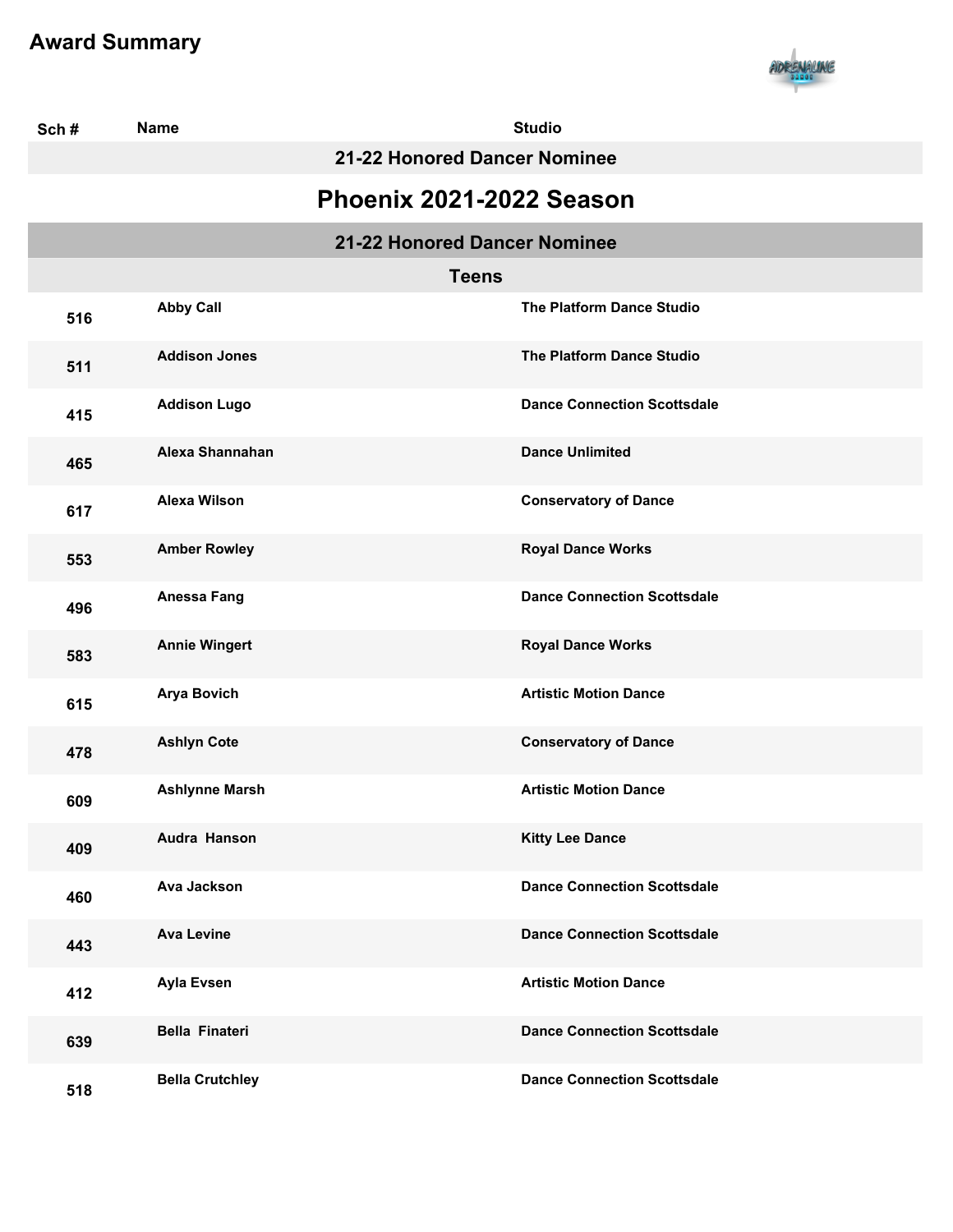

| Sch# | <b>Name</b>              | <b>Studio</b>                      |
|------|--------------------------|------------------------------------|
| 548  | <b>Brindley Atkins</b>   | <b>Dancers Domain</b>              |
| 540  | <b>Brooke Kenney</b>     | <b>The Platform Dance Studio</b>   |
| 426  | <b>Brooklyn Bell</b>     | The Platform Dance Studio          |
| 510  | <b>Brooklynn Jones</b>   | <b>The Platform Dance Studio</b>   |
| 545  | <b>Cheyenne Fox</b>      | <b>Dance Connection Scottsdale</b> |
| 555  | <b>Daphne Mar</b>        | <b>Artistic Motion Dance</b>       |
| 474  | <b>Elizabeth Bennett</b> | <b>Conservatory of Dance</b>       |
| 648  | <b>Ella Stipp</b>        | <b>Dance Connection Scottsdale</b> |
| 632  | <b>Emma Chase</b>        | The Platform Dance Studio          |
| 530  | <b>Eva Oberholtzer</b>   | <b>Dance Connection Scottsdale</b> |
| 450  | <b>Gabby Shuda</b>       | <b>Kitty Lee Dance</b>             |
| 462  | <b>Gigi Hipwell</b>      | <b>Dance Unlimited</b>             |
| 538  | <b>Grace Nordstrom</b>   | <b>Conservatory of Dance</b>       |
| 592  | <b>Grier Mcnab</b>       | <b>The Platform Dance Studio</b>   |
| 577  | Isabella Desjarlais      | <b>Royal Dance Works</b>           |
| 628  | <b>Isabella Wade</b>     | <b>Dance Connection Scottsdale</b> |
| 614  | <b>Kadie Watson</b>      | The Platform Dance Studio          |
| 404  | <b>Kali Strauss</b>      | The Platform Dance Studio          |
| 519  | <b>Kate Dressler</b>     | <b>Dance Unlimited</b>             |
| 508  | <b>Kaylee Mckinzie</b>   | The Platform Dance Studio          |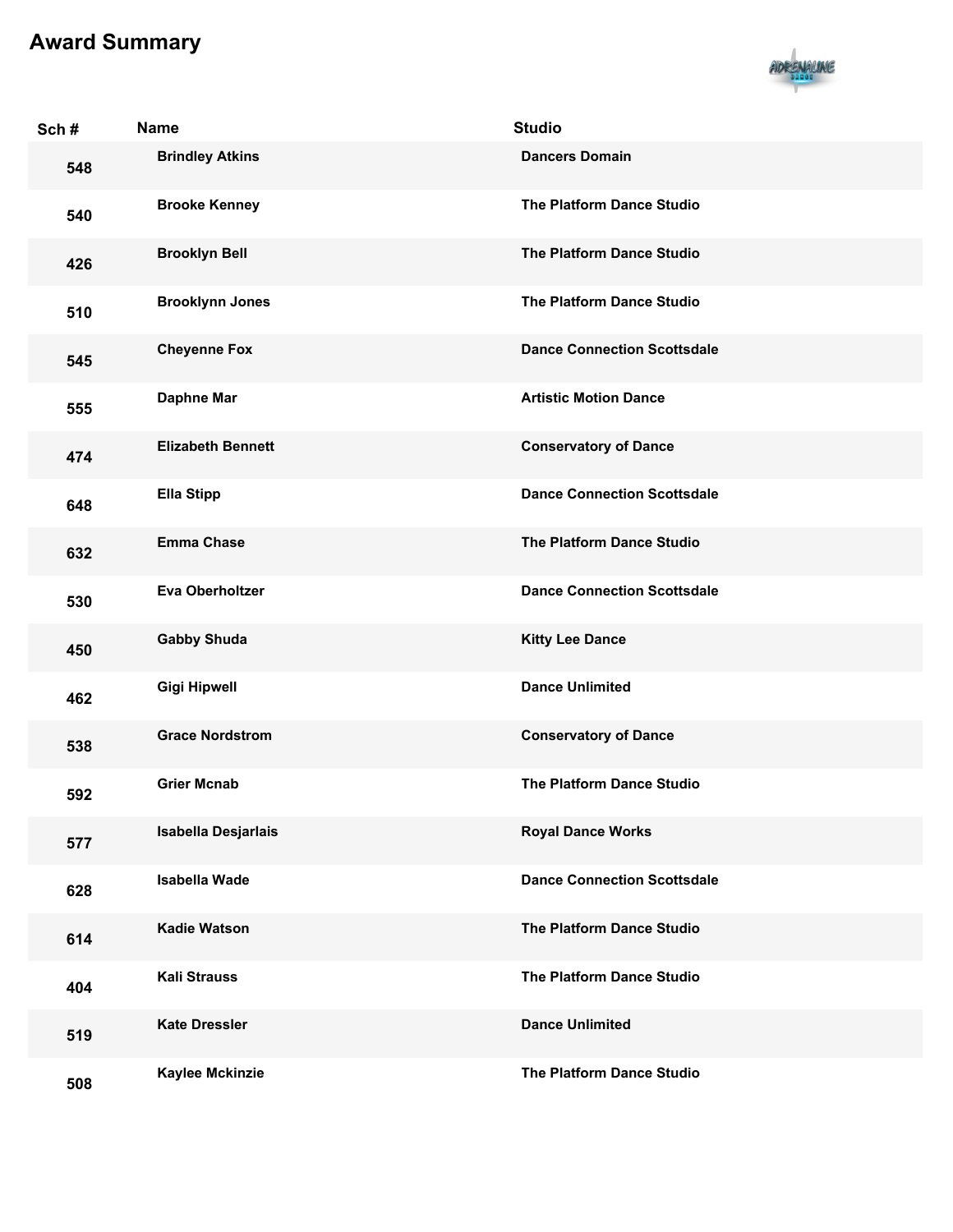

| Sch# | <b>Name</b>              | <b>Studio</b>                      |
|------|--------------------------|------------------------------------|
| 535  | <b>Kaylie Kramer</b>     | <b>Dance Unlimited</b>             |
| 440  | <b>Keegan Ponte</b>      | <b>Dance Connection Scottsdale</b> |
| 590  | <b>Kenzie Charboneau</b> | The Platform Dance Studio          |
| 525  | <b>Kenzie Cole</b>       | <b>Artistic Motion Dance</b>       |
| 539  | <b>Kinsley Norton</b>    | <b>Artistic Motion Dance</b>       |
| 638  | Leanna Kierein           | <b>Dance Connection Scottsdale</b> |
| 425  | <b>Lundyn Landvatter</b> | <b>The Platform Dance Studio</b>   |
| 570  | <b>Mady Pearman</b>      | <b>Dance Unlimited</b>             |
| 586  | <b>Mallory Palmer</b>    | <b>Dance Impressions</b>           |
| 471  | <b>Mati Figley</b>       | <b>Artistic Motion Dance</b>       |
| 441  | <b>Mia Bennion</b>       | <b>Dance Connection Scottsdale</b> |
| 469  | <b>Molly Barlett</b>     | <b>Dance Connection Scottsdale</b> |
| 549  | <b>O'mera Neilson</b>    | <b>Artistic Motion Dance</b>       |
| 546  | <b>Olivia Trahan</b>     | <b>The Platform Dance Studio</b>   |
| 434  | <b>Ryleigh Hutta</b>     | <b>Artistic Motion Dance</b>       |
| 454  | <b>Sadie Bloechel</b>    | <b>Dance Connection Scottsdale</b> |
| 558  | <b>Simone Geliver</b>    | <b>Royal Dance Works</b>           |
| 423  | <b>Soleil Bartes</b>     | <b>Artistic Motion Dance</b>       |
| 528  | <b>Sydnee Seeley</b>     | <b>Dance Unlimited</b>             |
| 428  | <b>Taylor Smith</b>      | <b>JDI Dance Company</b>           |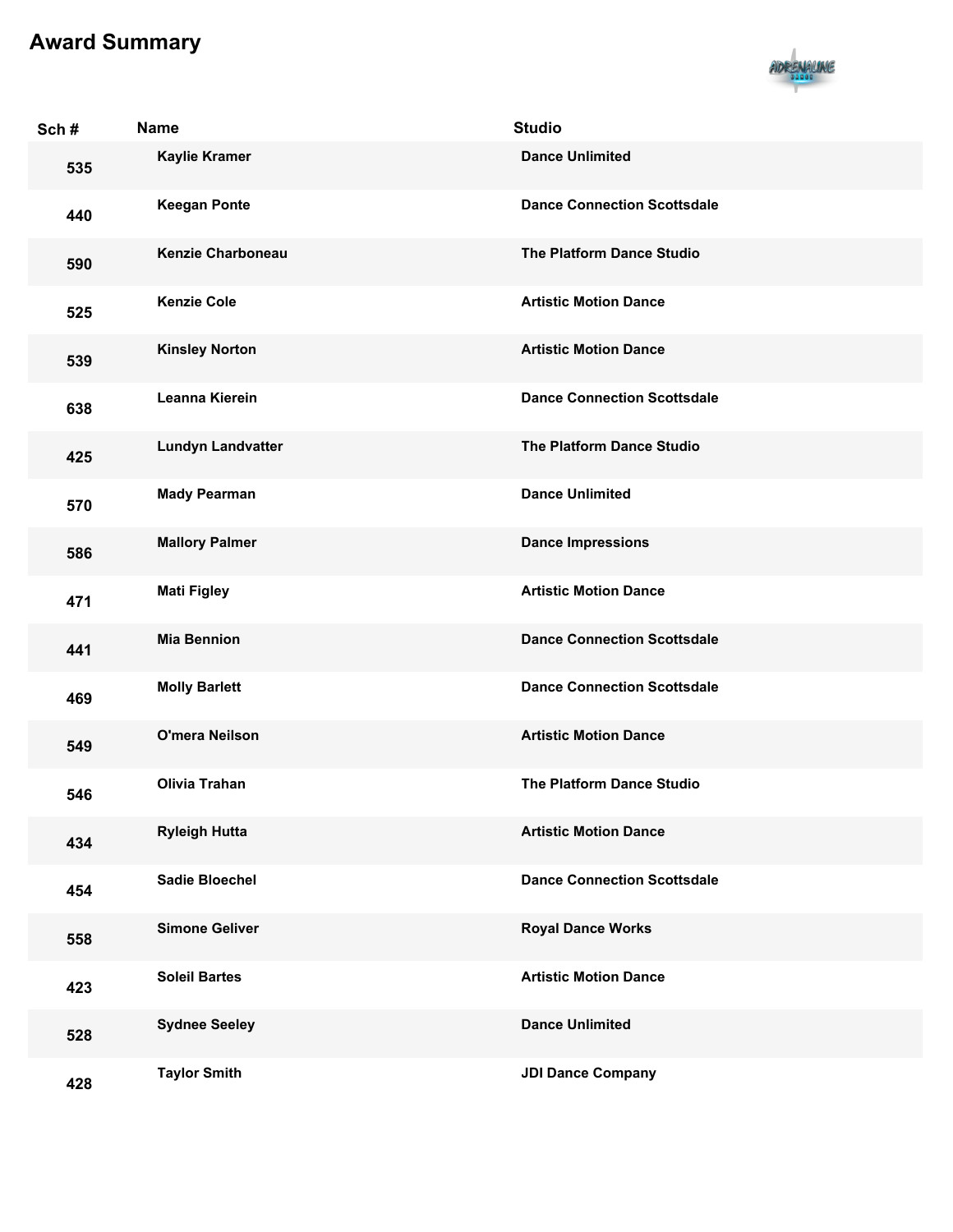

| Sch# | Name                    | <b>Studio</b>                |  |
|------|-------------------------|------------------------------|--|
| 582  | <b>Tessa Weaver</b>     | <b>Artistic Motion Dance</b> |  |
| 575  | <b>Trinity Mitchell</b> | <b>Dance Unlimited</b>       |  |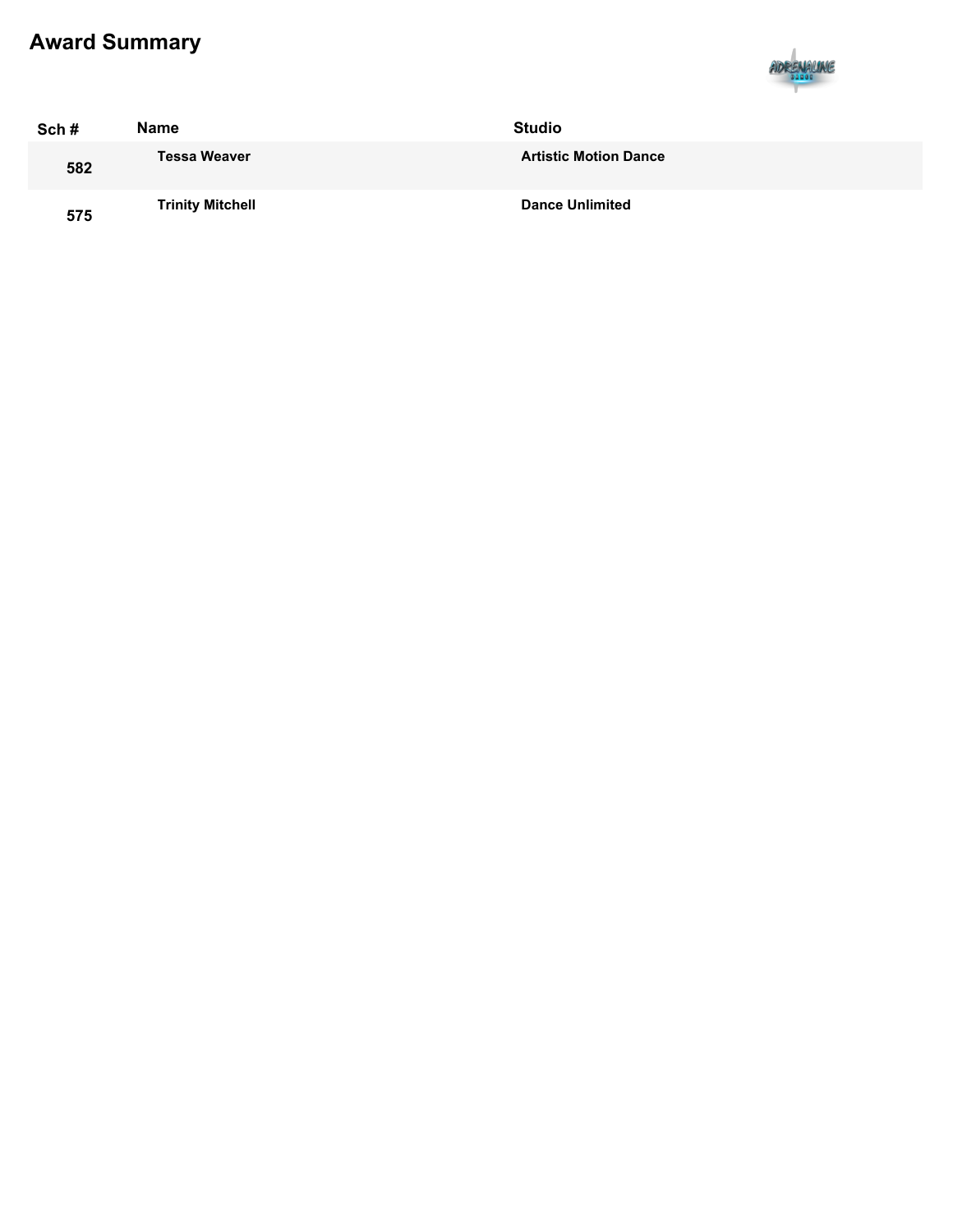

| Sch#                     | <b>Name</b>                  | <b>Studio</b>                    |  |  |  |
|--------------------------|------------------------------|----------------------------------|--|--|--|
|                          |                              | 21-22 Honored Dancer Nominee     |  |  |  |
| Phoenix 2021-2022 Season |                              |                                  |  |  |  |
|                          | 21-22 Honored Dancer Nominee |                                  |  |  |  |
|                          | <b>Seniors</b>               |                                  |  |  |  |
| 740                      | <b>Alexa Lopez</b>           | <b>Royal Dance Works</b>         |  |  |  |
| 802                      | <b>Alivia Elliott</b>        | <b>Dance Unlimited</b>           |  |  |  |
| 771                      | <b>Ava Reddy</b>             | <b>Dance Unlimited</b>           |  |  |  |
| 775                      | <b>Benjamin Jones</b>        | <b>Sandra's School of Dance</b>  |  |  |  |
| 785                      | <b>Brekyn Waples</b>         | <b>Royal Dance Works</b>         |  |  |  |
| 796                      | <b>Britton Molino</b>        | <b>Royal Dance Works</b>         |  |  |  |
| 768                      | <b>Brooke Rodriguez</b>      | <b>Sandra's School of Dance</b>  |  |  |  |
| 799                      | <b>Cailyn Olson</b>          | Tanya's Dance Co.                |  |  |  |
| 778                      | <b>Colleen Corcoran</b>      | <b>Royal Dance Works</b>         |  |  |  |
| 781                      | <b>Eryn Laramie</b>          | Tanya's Dance Co.                |  |  |  |
| 801                      | <b>Gabby Vultaggio</b>       | <b>The Platform Dance Studio</b> |  |  |  |
| 756                      | <b>Indika Ortiz</b>          | <b>Sandra's School of Dance</b>  |  |  |  |
| 745                      | <b>Janessa Cazares</b>       | <b>Sandra's School of Dance</b>  |  |  |  |
| 760                      | <b>Jesselle Crane</b>        | Tanya's Dance Co.                |  |  |  |
| 763                      | <b>Jessica Henry</b>         | <b>Royal Dance Works</b>         |  |  |  |
| 742                      | <b>Kirra Newsome</b>         | <b>Royal Dance Works</b>         |  |  |  |
| 729                      | <b>Lucy Steele</b>           | <b>Artistic Motion Dance</b>     |  |  |  |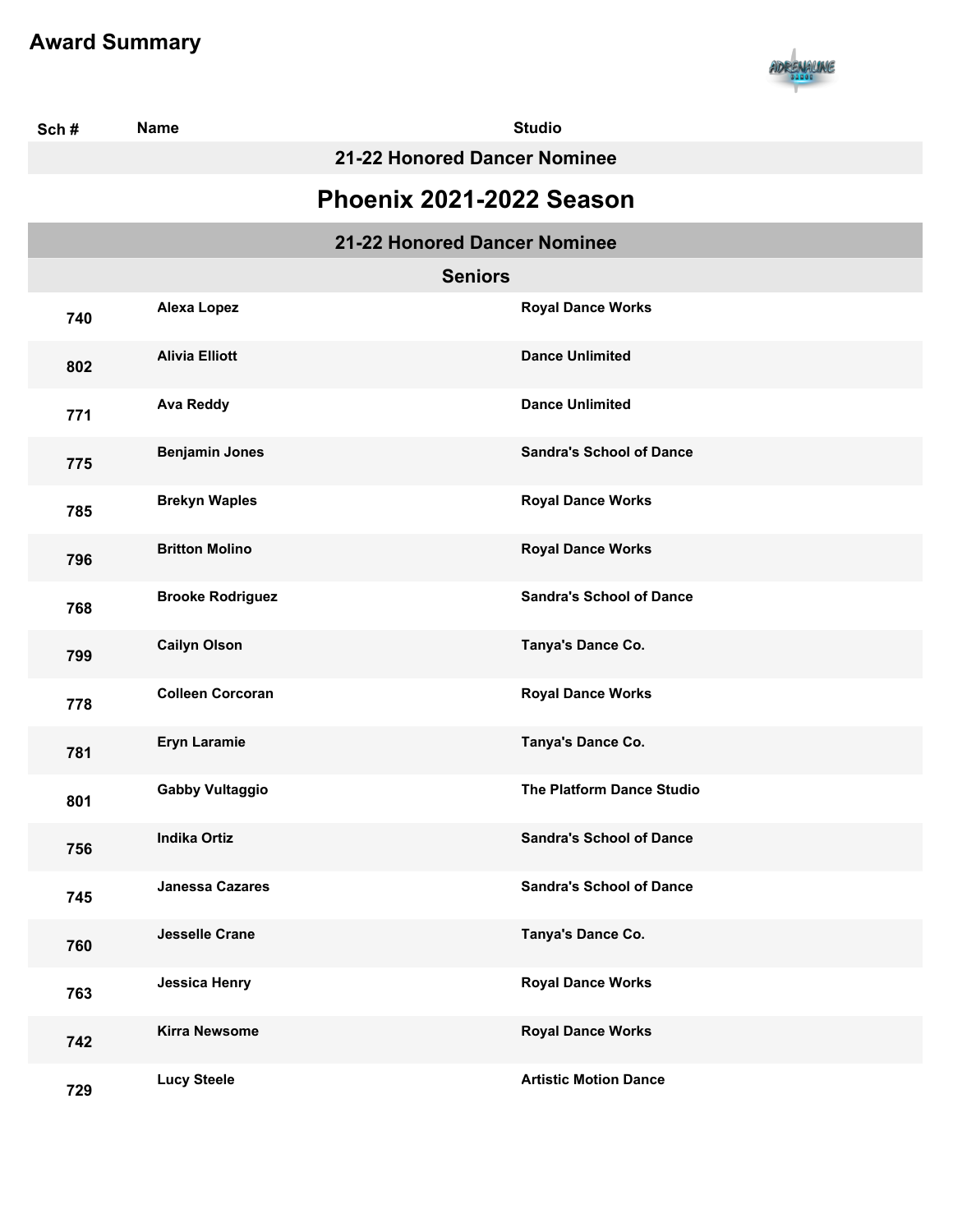

| Sch# | <b>Name</b>              | <b>Studio</b>                    |
|------|--------------------------|----------------------------------|
| 708  | <b>Macie Elliott</b>     | <b>Dance Unlimited</b>           |
| 798  | Mia Mellican             | <b>Kitty Lee Dance</b>           |
| 762  | Nevaeh Erni              | <b>Sandra's School of Dance</b>  |
| 711  | <b>Ryan Hutta</b>        | <b>Artistic Motion Dance</b>     |
| 743  | <b>Ryan Young</b>        | <b>The Platform Dance Studio</b> |
| 790  | Sara Gallardo            | <b>Royal Dance Works</b>         |
| 789  | <b>Savannah Brimhall</b> | <b>The Platform Dance Studio</b> |
| 814  | <b>Serenity Baca</b>     | <b>Sandra's School of Dance</b>  |